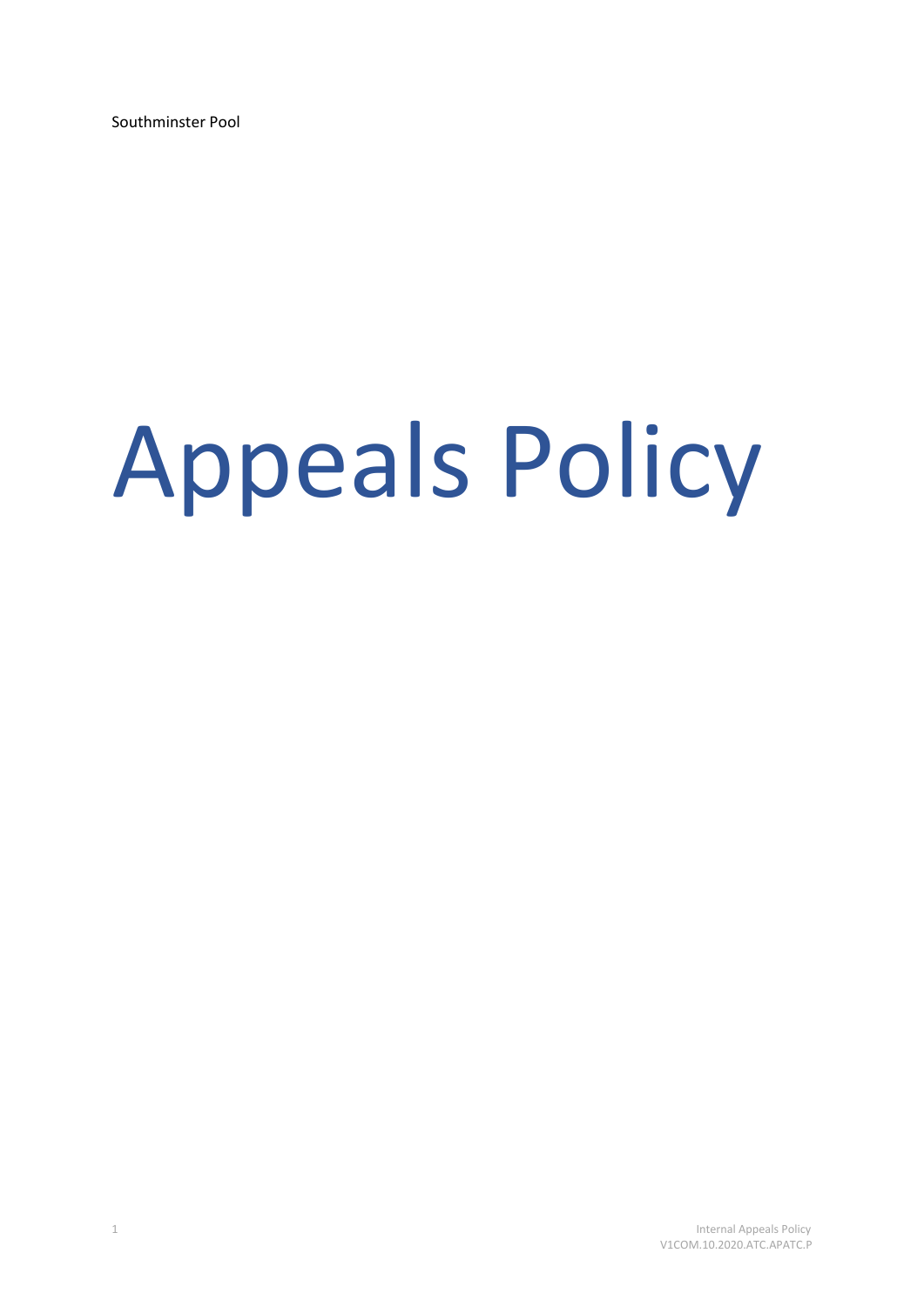# Contents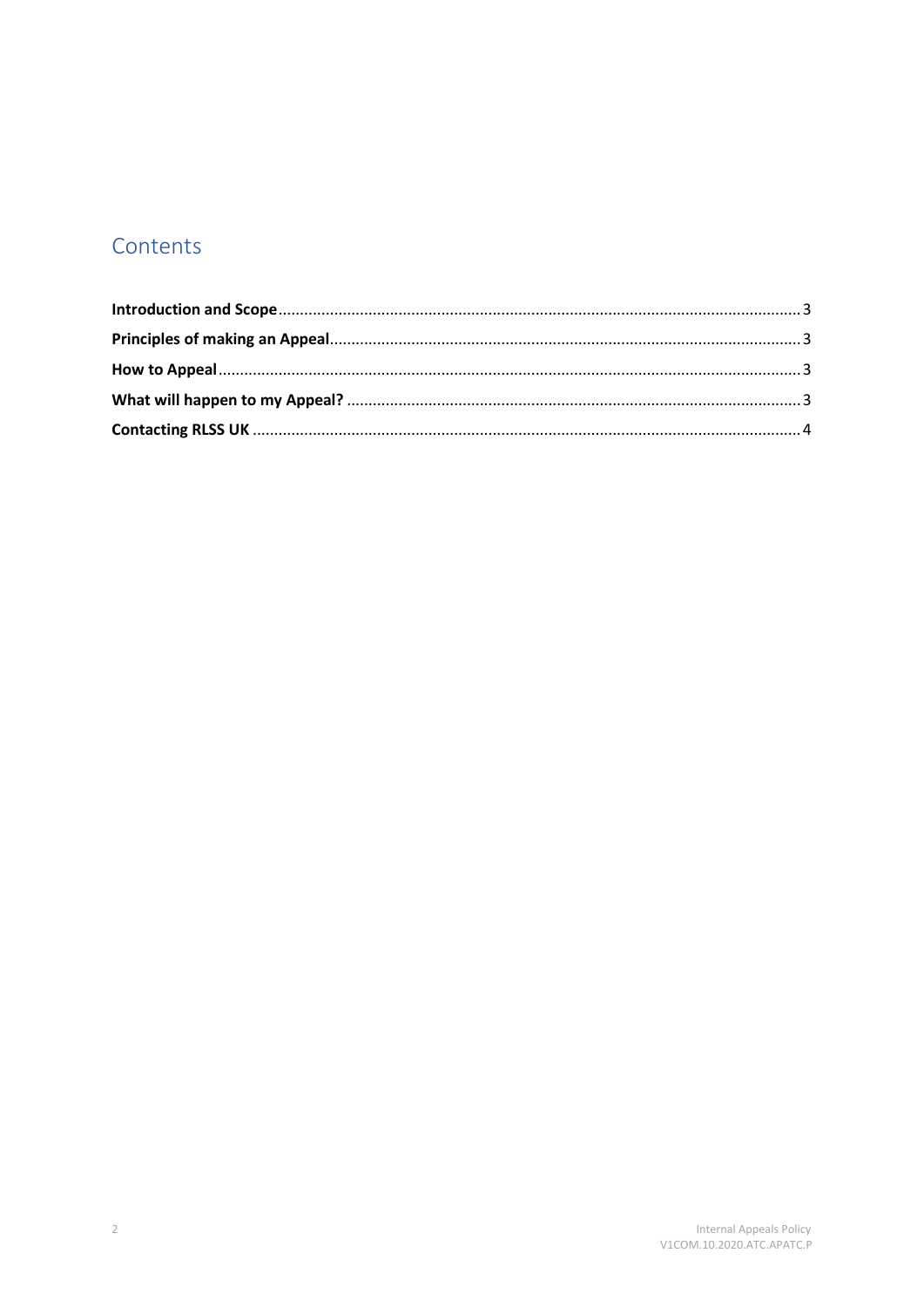# <span id="page-2-0"></span>Introduction and Scope

This policy applies to all learners who are undertaking or have completed an IQL UK qualification

and sets out Southminster Pool procedures and approach to submitting and considering appeals, to ensure that all outcomes are fair, consistent and reliable.

All learners have the right to enquire about, question or appeal against an assessment decision.

Appeals may be made in relation to:

- The results of assessments
- Decisions regarding Reasonable Adjustments and Special Considerations
- Decisions relating to any action to be taken against a learner or an ATC/P after an investigation into malpractice or maladministration
- Where evidence suggests we did not apply procedures consistently, or that procedures were not followed properly and fairly

# <span id="page-2-1"></span>**Principles of making an Appeal**

If a learner is unhappy about the assessment decision awarded to them, they must first go through our appeals process prior to contacting RLSS UK. As part of our agreement with RLSS UK, we must operate an appeal process for learners.

## <span id="page-2-2"></span>**How to Appeal**

Appeals should be made in writing via email to Southminsterpool@swswimming.com within 5 working days of the assessment date.

The appeal must detail:

- Learner's name and contact details
- Venue name and society number
- Trainer's name and society number
- Assessor's name and society number
- Names of others involved
- Details around the grounds for appeal
- Copies of any supporting evidence

If the appeal is excessively long or complex, we may ask you to provide a summary so that we are clear what the issues are.

## <span id="page-2-3"></span>**What will happen to my Appeal?**

Where possible, we will undertake an initial, informal assessment of all potential appeals, to ensure the application is complete and to ascertain if the issue can be resolved, before it goes to a formal appeal. We may do so over the telephone or via email. In all instance, we will ensure that the person carrying out this initial check does not have a personal interest in the decision being appealed. All actions will be confirmed via email.

Sometimes a more formal approach is required and in these cases your appeal must be put in writing via email directly to suzannewichard@hotmail.co.uk

If the appeal cannot be put in writing, a member of our team will relay any verbal conversation via email, to ensure the details around the appeal have been understood.